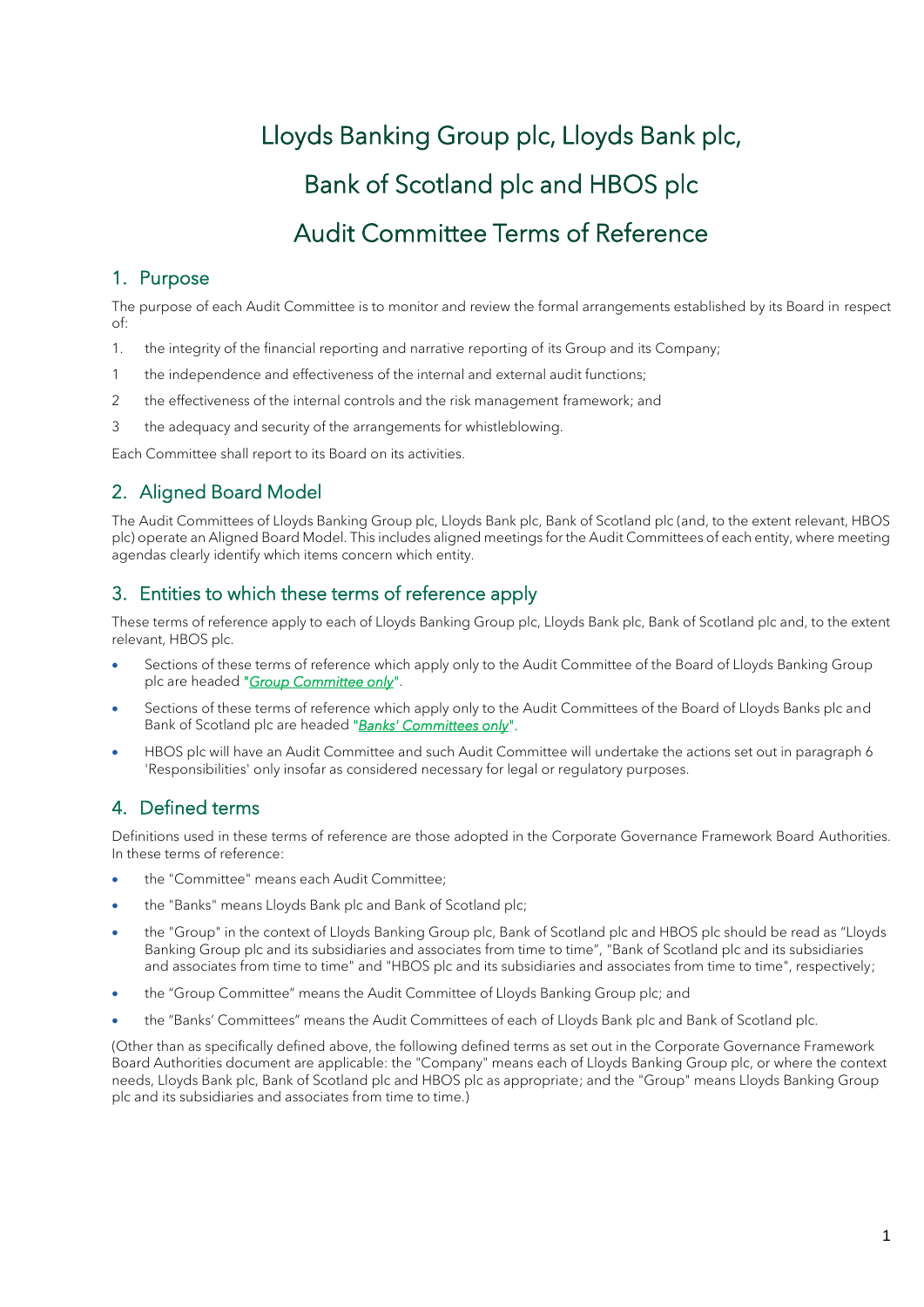# 5. Authority

Each Committee has been established by its Board and is authorised to:

- 1 investigate any activity within these terms of reference;
- 2 have such direct access to the resources of the Group as it may reasonably require;
- 3 seek any information that it requires from any employee (and all employees are directed to cooperate with any request made by the Committee);
- 4 secure the attendance of any employee, or third parties with relevant experience and expertise, at meetings of the Committee if it considers this necessary;
- 5 engage outside legal or other independent professional advisers and access appropriate funding for the payment of relevant fees and expenses;
- 6 obtain assurances and, when appropriate, reports from the boards of subsidiary companies which have appointed separate audit committees; and
- 7 delegate all or any of its responsibilities to any person, including any of its members, or to one or more subcommittees which are to report back to the Committee.

Where the Committee is not satisfied with any aspect of the proposed financial reporting by the Company it will report its views to its Board. In the event of any disagreement between the Committee and its Board, adequate time should be made available for discussion of the issue with a view to resolving the disagreement. Where a disagreement cannot be resolved, the Committee will have the right to report the issue to the shareholders as part of the report on its activities in the annual report.

Each Committee shall work and liaise as necessary with all other Committees of its Board, and periodically review interactions between its Board and the other Committees.

## 6. Responsibilities

The responsibilities of each Committee will be to:

#### A. Financial statements and reporting of the Group

- 1 Monitor, and submit recommendations and proposals as necessary on, the integrity of the financial reporting process and the financial and narrative statements of the Company and its Group, including annual and half-yearly reports, interim management statements and other formal announcements relating to the Company and its Group's financial performance, reviewing significant financial reporting issues and the judgements which they contain. In particular, review and challenge where necessary:
	- a. significant accounting policies and practices, and any changes in them;
	- b. whether the Group has adopted appropriate accounting policies and where necessary, has made appropriate estimates and judgements, taking into account the views of the external auditor on the financial statements;
	- c. the extent to which the financial statements are affected by any unusual transactions in the year, the methods used to account for any significant or unusual transactions where different approaches are possible, and how such transactions are disclosed;
	- d. the clarity and completeness of disclosures and whether such disclosures are properly set in context;
	- e. compliance with accounting standards;
	- f. compliance with legal and regulatory requirements relating to financial reporting;
	- g. the going concern assumption and the viability statement; and
	- h. all material information presented with the financial statements including the strategic report and corporate governance statements relating to the audit and risk management.
- 2 Report its views to its Board if it is not satisfied with any aspect of the proposed financial reporting by the Group.
- 3 Review other statements containing financial information and which require approval by its Board, before such statement is considered by its Board, where to do so is practicable and consistent with any reporting obligation under any law or regulation.
- 4 Review any significant adjustments to financial reporting resulting from the audit and resolve any disagreements between management and the external auditors regarding financial reporting.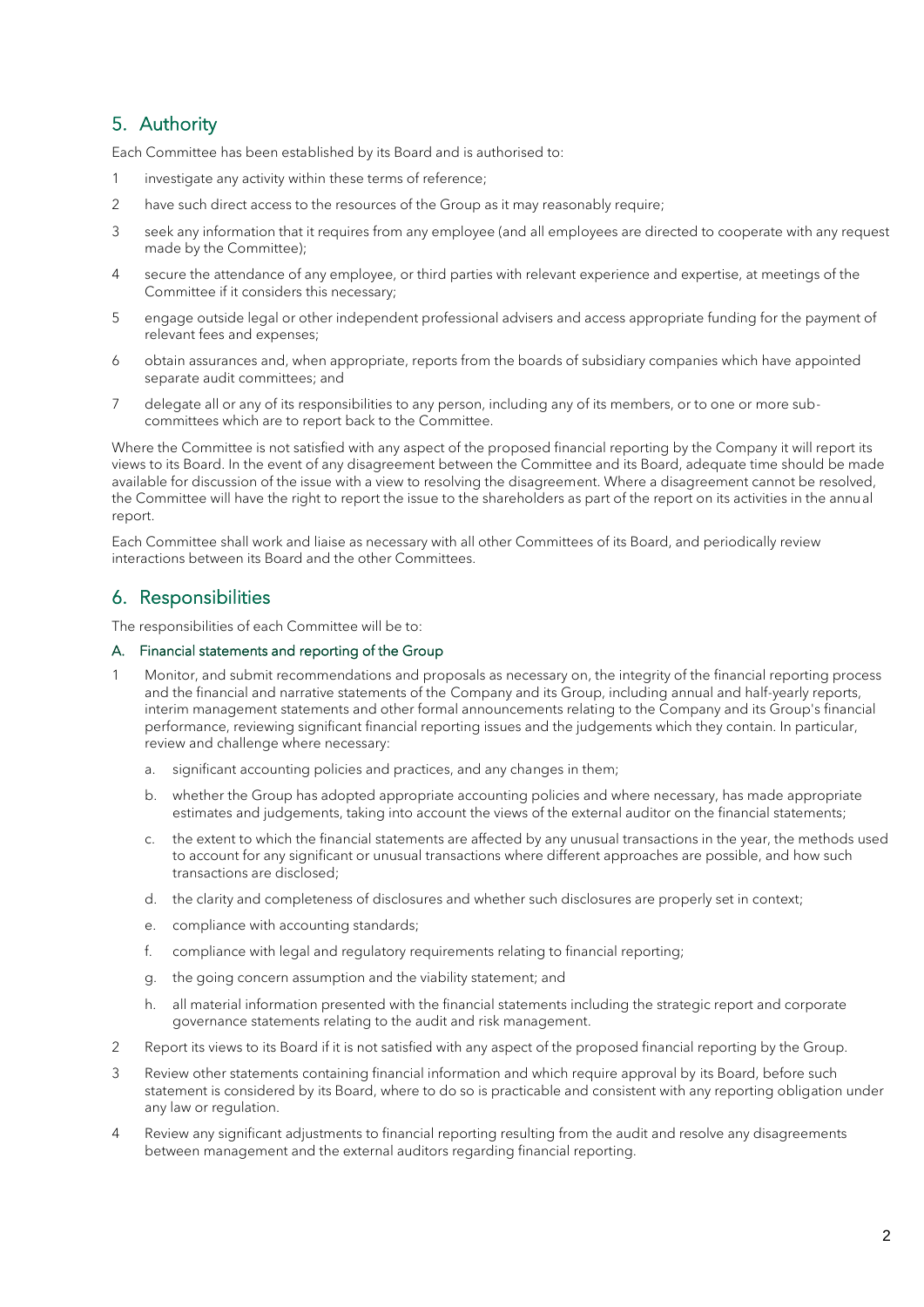- 5 Review the content of the annual report and accounts and advise its Board on whether, taken as a whole, it is fair, balanced and understandable and provides the information necessary for shareholders to assess the Company's position, performance, business model and strategy to support its Board's statement in the annual report on these matters including as required by Provision 27 of the UK Corporate Governance Code. The review undertaken by the Committee should assess whether the narrative is consistent with the accounting information and how the statutory audit contributed to the integrity of the financial reporting.
- 6 Review, approve and recommend to its Board for approval, in connection with the Bank for International Settlements Basel Accord - Basel II - Pillar 3, the Group's (in the case of the Group Committee) or Bank's (in the case of each of the Banks' Committees) Pillar 3 disclosure policy; assess annually whether the frequency of the Group's (in the case of the Group Committee) or Bank's (in the case of each of the Banks' Committees) Pillar 3 disclosures remains appropriate; receive periodic independent review reports conducted on the Pillar 3 disclosures; and review, approve and recommend to its Board for approval for publication the Group's (in the case of the Group Committee) or Bank's (in the case of each of the Banks' Committees) periodic Pillar 3 reporting.
- 7 *Group Committee and Banks' Committees only: The annual report and accounts should include a separate section describing the work of the Committee in discharging its responsibilities, signed by the Chair of the Committee*.

#### B. Whistleblowing (Speak Up)

- 1 Review the adequacy and security of the Group's arrangements for its employees, contractors and external parties to raise concerns, in confidence, about possible wrongdoing in financial reporting or other matters, including the consideration of the procedures for:
	- a. the receipt, retention and treatment of complaints received by the Company regarding the accounting, internal accounting controls or auditing matters; and
	- b. the confidential, anonymous submission by employees of the Company of concerns regarding questionable accounting or auditing matters.

The Committee shall ensure that these arrangements allow proportionate and independent investigation of such matters and appropriate follow-up action.

2 Ensure that its Board's Whistleblowing (or Speak Up) Champion oversees and, before its submission, reviews the reports on whistleblowing matters made to the Committee and its Board.

#### C. Internal controls and the Risk Management Framework

- 1 Review the Group's internal financial controls (including the systems to identify, manage and monitor financial risks).
- 2 Review reports received from management and Group Internal Audit on the effectiveness of systems for internal control over financial reporting and the conclusions of any testing carried out by management so far as relevant to the Company or its Group.
- 3 Review reports received from management on material control issues that have an impact on financial reporting.
- 4 Consider the level of assurance the Committee receives on risk management and internal control systems, in particular as they relate to internal financial controls, and whether this is enough to help its Board in satisfying itself that they are operating effectively.
- 5 With a particular focus on financial reporting and controls, review reports from management, the Chief Risk Officer and, where appropriate, the Banks' Risk Officer on the effectiveness of systems for risk management.
- 6 Review the Group's (in the case of the Group Committee) and Bank's (in the case of each of the Banks' Committees) statement on internal control and risk management systems for the purposes of the Financial Reporting Council's Guidance on Risk Management, Internal Control and Related Financial and Business Reporting, before approval by its Board.

#### D. Fraud

- 1 Review the Group's procedures and systems and controls for detecting financial reporting fraud.
- 2 Consider the major findings of any relevant internal investigations into control weaknesses, fraud or misconduct and management's response (in the absence of management where appropriate).

#### E. Group Internal Audit

1 Review and approve the role and mandate of the Group Internal Audit function and monitor, review and conclude upon the effectiveness of the Group Internal Audit function in the context of the Group's (in the case of the Group Committee) and the Bank's (in the case of each of the Banks' Committees) overall risk management system.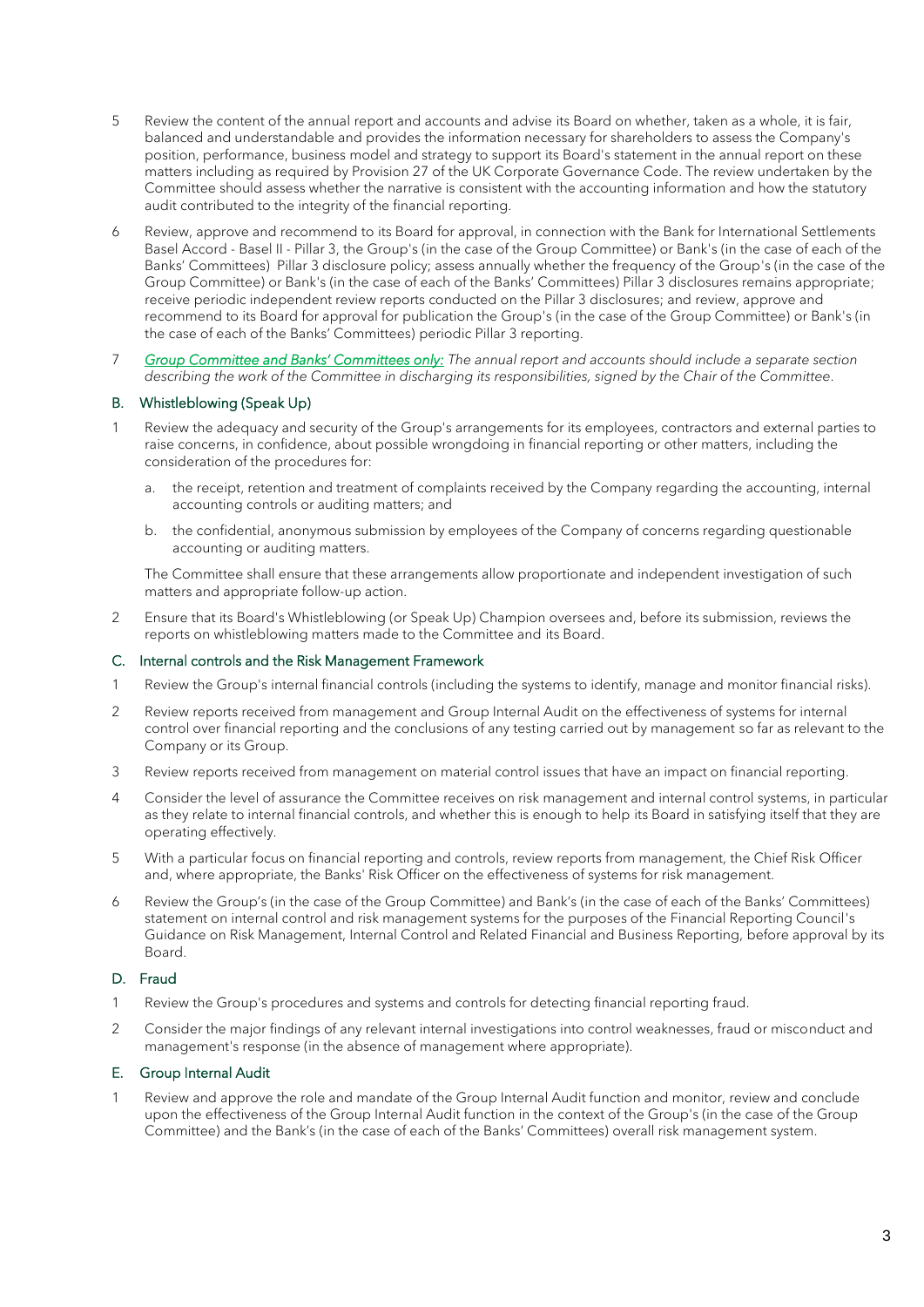- 2 Approve the appointment or removal of each of the Chief Internal Auditor, as the head of Group Internal Audit, and (in the case of each of the Banks' Committees), the Chief Internal Auditor, as the head of the Banks' internal audit function.
- 3 *Banks' Committees only: Provide oversight of the Banks' Chief Internal Auditor.*
- 4 Approve the Group's (in the case of the Group Committee) and Bank's (in the case of each of the Banks' Committees)Internal Audit Annual Plan, ensuring it is aligned with the key risks of the business, and any material changes to the Internal Audit Plan, setting audit priorities (on a risk-based approach) and ensuring that it is appropriate for the Group's (in the case of the Group Committee) and the Bank's (in the case of each of the Banks' Committees) needs.
- 5 Ensure that the Group Internal Audit function has the necessary resources and access to information to enable it to perform its mandate and in accordance with the relevant professional standards for internal auditors.
- 6 Ensure that there is open communication between the different risk functions and that the Group Internal Audit function evaluates the effectiveness of the risk, compliance and finance functions as part of its Internal Audit Plan.
- 7 Review on a quarterly basis reports for the Group (in the case of the Group Committee) and Bank (in the case of each of the Banks' Committees) on the results of the internal auditors' work and in particular consider reporting, including audit reports, progress against the Internal Audit plan, major findings, quality assurance reports and findings, and management's response to any significant internal audit escalated to the Committee by the Chief Internal Auditor of the Group (in the case of the Group Committee) or the Banks' Internal Auditor (in the case of each of the Banks' Committees).
- 8 Review, for the Group (in the case of the Group Committee) and the Bank (in the case of each of the Banks' Committees), on an annual basis, the Chief Internal Auditor's annual opinion on control environment.
- 9 Where the tenure of the Chief Internal Auditor exceeds seven years, the Committee should explicitly discuss annually the Chair's assessment of the Chief Internal Auditor's independence and objectivity.
- 10 Undertake an annual assessment of the effectiveness of the Group Internal Audit function, including:
	- a. monitoring and assessing the independence of the Group's Internal Audit function;
	- b. meeting with the Chief Internal Auditor without the presence of management to discuss the effectiveness of the function and any issues arising from the internal audits being carried out;
	- c. receiving a report on the results of the Group Internal Audit function's work;
	- d. reviewing whether the quality, experience and expertise of the Group Internal Audit function is appropriate for the business;
	- e. reviewing the actions management has taken to implement the recommendations of the Group Internal Audit function and whether these properly support the effective working of the Group Internal Audit function;
	- f. monitoring and assessing the role and effectiveness of the Group Internal Audit function in the overall context of the Group's risk management system; and
	- g. considering whether an independent, third party review of the Group Internal Audit function's effectiveness and processes is appropriate.
- 11 Obtain an independent external assessment of the Group Internal Audit function, in line with the Chartered Institute of Internal Auditors' Standards, at least once every five years.

#### F. Relationship with external auditors

- 1 Make recommendations to its Board, to be put to shareholders for approval at the AGM, on the appointment, reappointment and removal of the external auditor. The Committee will develop and oversee the process for selecting the external auditor, ensuring that all tendering firms have such access as is necessary to information and individuals during that process.
- 2 Oversee the relationship with the external auditor, including:
	- a. approving the terms of engagement of the external auditor, including any engagement letter issued at the start of each audit and the scope of the audit;
	- b. agreeing the remuneration to be paid to the external auditor, monitoring the fee compared to the fee income of the firm, office and partner, considering the fee in the context of relevant legal, professional and regulatory requirements and guidance and satisfying itself that the level of fee payable is appropriate and that an effective, high quality audit can be conducted for such a fee;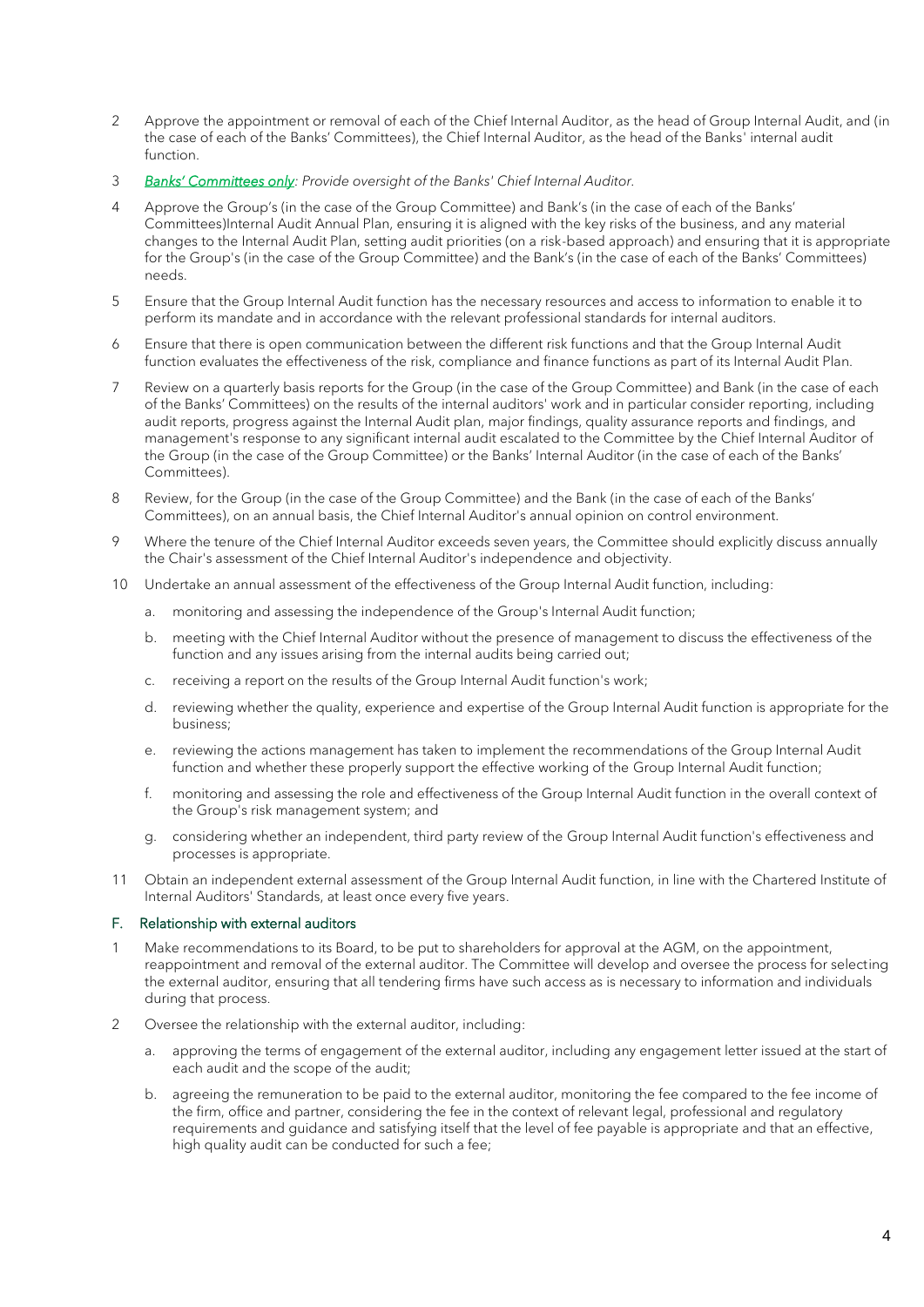- c. assessing in accordance with best practice, including considering any findings and conclusions of the Financial Reporting Council, the external auditor's effectiveness, independence and objectivity, ensuring that key partners are rotated at appropriate intervals; and
- d. agreeing with the Board a policy on the employment of former employees of the Group's auditor, and monitoring the implementation of this policy.
- 3 Review and approve the annual audit plan, and ensure that it is consistent with the scope of the audit engagement and coordinated with the activities of Group Internal Audit.
- 4 Discuss with the external auditor, before the audit commences, the nature and scope of the audit and review the auditor's quality control procedures and steps taken by the auditor to respond to changes in regulatory and other requirements.
- 5 Review the findings of the audit with the external auditor, including reviewing any reports prepared by the external auditor, the external auditor's management letter and management's responses to the auditor's findings and recommendations.
- 6 Review annually and report to its Board on the qualification, expertise, resources, independence and objectivity of the external auditors and the effectiveness of the audit process taking account of relevant legal, professional and regulatory requirements and guidance (including contribution to the integrity of the financial reporting), with a recommendation on whether to propose to the shareholders that the external auditor be reappointed. The assessment should cover all aspects of the audit service provided by the audit firm, and include obtaining a report on the audit firm's own internal quality control procedures and consideration of the audit firm's annual transparency report where available.
- 7 Satisfy itself that there are no relationships (such as family, employment, investment, financial or business) between the external auditor and the Group (other than in the ordinary course of business) which could adversely affect the external auditor's independence and objectivity.
- 8 Ensure that the Committee section of the annual report includes an explanation of how the Committee has assessed the effectiveness of the external audit process and the approach taken to the appointment or reappointment of the external auditor, including length of tenure, when the tender was last conducted and advance notice of any retendering plans.
- 9 Agree the policy for and, where needed by that policy, approve the provision of, non-audit services by the external auditor and the related remuneration, taking into account applicable law, regulation and other relevant ethical and professional guidance and considering in particular:
	- a. whether the skills and experience of the audit firm make it the most suitable supplier of the non-audit services;
	- b. whether there are any safeguards in place to eliminate or reduce to an acceptable level any threat to objectivity and independence in the conduct of the external audit resulting from the provision of such non-audit services by the external auditor;
	- c. the nature and extent of the non-audit services;
	- d. the fees incurred, or to be incurred, for non-audit services both for individual services and in aggregate, relative to the audit fee; and
	- e. the criteria which govern the compensation of the individuals performing the audit.
- 10 Keep the policy for the provision of non-audit services under review in order to ensure that the provision of such services does not impair the external auditor's independence or objectivity; and report to its Board on the implementation of the policy.
- 11 Ensure that, if the external auditor provides non-audit services, an explanation is provided for the shareholders in the annual report on how the external auditor's objectivity and independence is safeguarded, setting out the Committee's policy on the provision of non-audit services and disclosing the details set out in the Financial Reporting Council's Guidance on Audit Committees in relation to each significant engagement.
- 12 Review the audit representation letters before signature, considering any non-standard issues within the representations.
- 13 If the external auditor resigns, investigate the issues giving rise to such resignation and assess whether any action is needed.

#### G. Remuneration

1 The Chair (on behalf of the Committee) will recommend to the Group Remuneration Committee and the Banks' Remuneration Committees respectively the outcome of performance assessment of the Group Internal Audit function,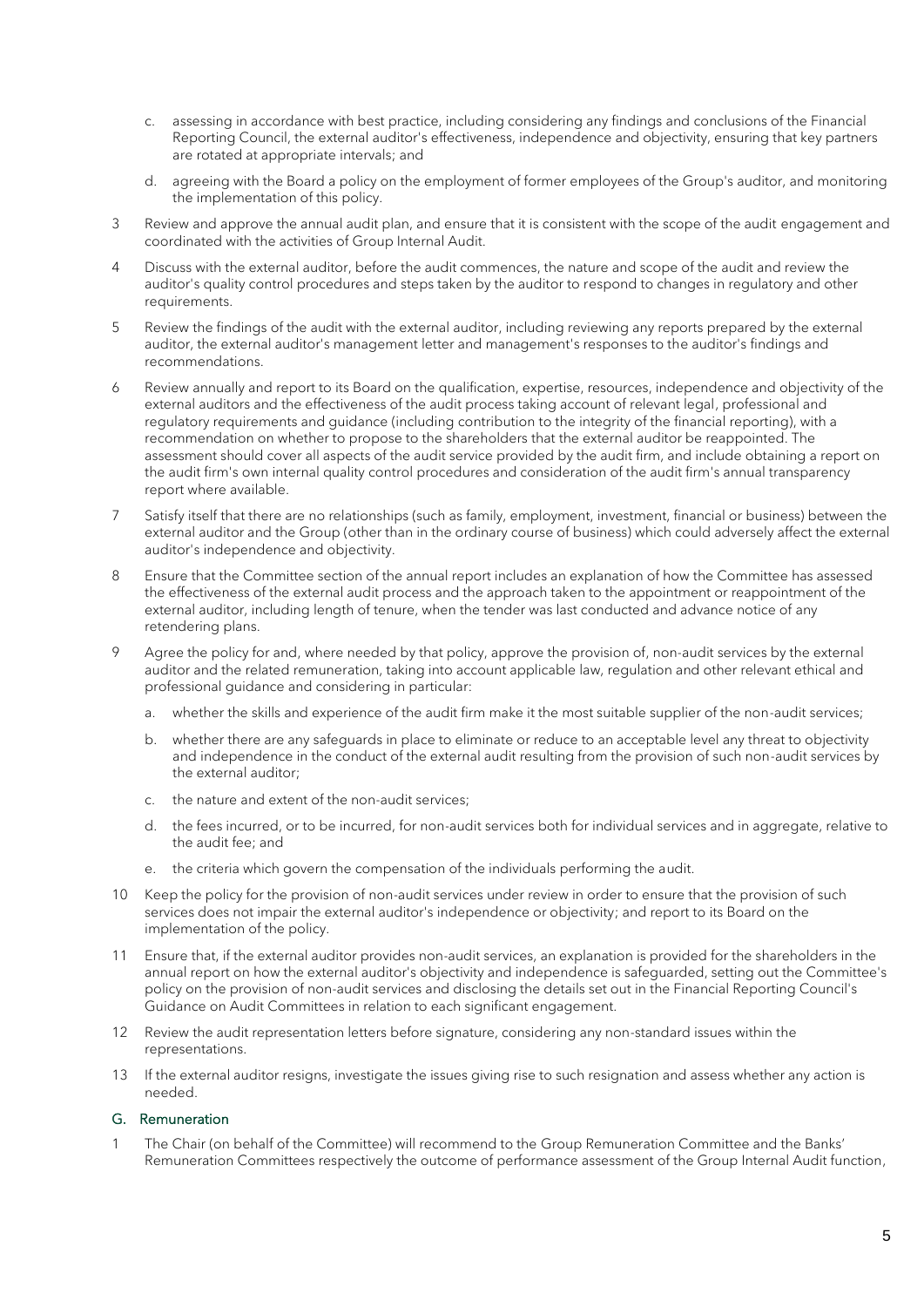and the outcome of individual risk adjustment for the Group Chief Internal Auditor and persons reporting directly to them who work within the Group Internal Audit function.

- 1 *Group Committee only - The Chair will separately recommend to the LBCM Remuneration Committee the outcome of individual risk adjustment for persons reporting directly to the Group Chief Internal Auditor performing a Chief Internal Auditor role that work within LBCM.*
- 2 *Banks' Committees only - The Chair (on behalf of the Committee) will recommend to the Bank's Remuneration Committee the outcome of individual risk adjustment* for *the Bank's Internal Auditor.*

#### H. Other matters

- 1 Undertake similar duties for all subsidiary companies where a legal or regulatory provision creates a requirement for audit committee involvement, except where the subsidiary company's board has appointed a separate audit committee.
- 2 Review any other matters referred to it by the Chair or the Board.
- 3 Review periodically the Recovery and Resolution Plans, including noting the nominated Executive Director responsible for each of these plans.
- 4 Give due consideration to all relevant laws and regulations including the provisions of the UK Corporate Governance Code and associated guidance, the FCA and PRA rules, guidance and sourcebooks and any other rules or regulation as applicable.
- 5 Work and liaise as necessary with the Board and all other Board Committees ensuring such interaction is reviewed regularly, taking account of the impact of risk management and internal controls being delegated to Board Committees.

## 7. Membership

#### A. Members

- 1 At all times each Committee shall comprise at least three members. All members of each Committee must be independent Non-Executive Directors (within the meaning of the UK Corporate Governance Code).
- 2 Members of each Committee will be appointed by its Board on the recommendation of its Board's Nomination and Governance Committee in consultation with the Chair of that (Audit) Committee.
- 3 The Chair of the Group will not be a member of the Committee.
- 4 Normally at least one member of the relevant Remuneration Committee will be a member of each Committee.
- 5 Appointments to each Committee will be for a period of up to three years, which may be extended for two further three-year periods, provided the director still meets the criteria for membership of the Committee.
- 6 At least one of the members of each Committee must have recent relevant financial experience, holding a professional qualification from one of the professional accountancy bodies, and each Committee as a whole will have experience of corporate financial matters and competence in the financial sector.
- 7 Each Committee should be provided with appropriate and timely training coordinated by Group Secretariat, both in the form of an induction programme for new members of each Committee and on an ongoing basis for all members. The induction programme shall cover the role of the Committee, including its terms of reference and expected time commitment, and an overview of the Company's business model and strategy identifying the main business and financial dynamics and risks. Ongoing training shall include an understanding of the principles of, and developments in, financial reporting and related company law and any other matters considered appropriate to assist the members in fulfilling their role on the Committee.
- 8 *Banks' Committees only: At least two members of the Committee will be RFB-Only NEDs.*
- 9 Banks' Committees only: Each of the RFB-Only NEDs may appoint any other RFB-Only NED (not already on the Committee) as their alternate to attend a meeting of the Committee. Where no RFB-Only NED who is a member of Committee nor any such alternate can attend, the Chair shall:
	- *a. in so far as possible, seek the view of the RFB-Only NEDs on any potential RFB Conflict Matter which is to be considered at that meeting; and*
	- *b. notify the PRA of the situation.*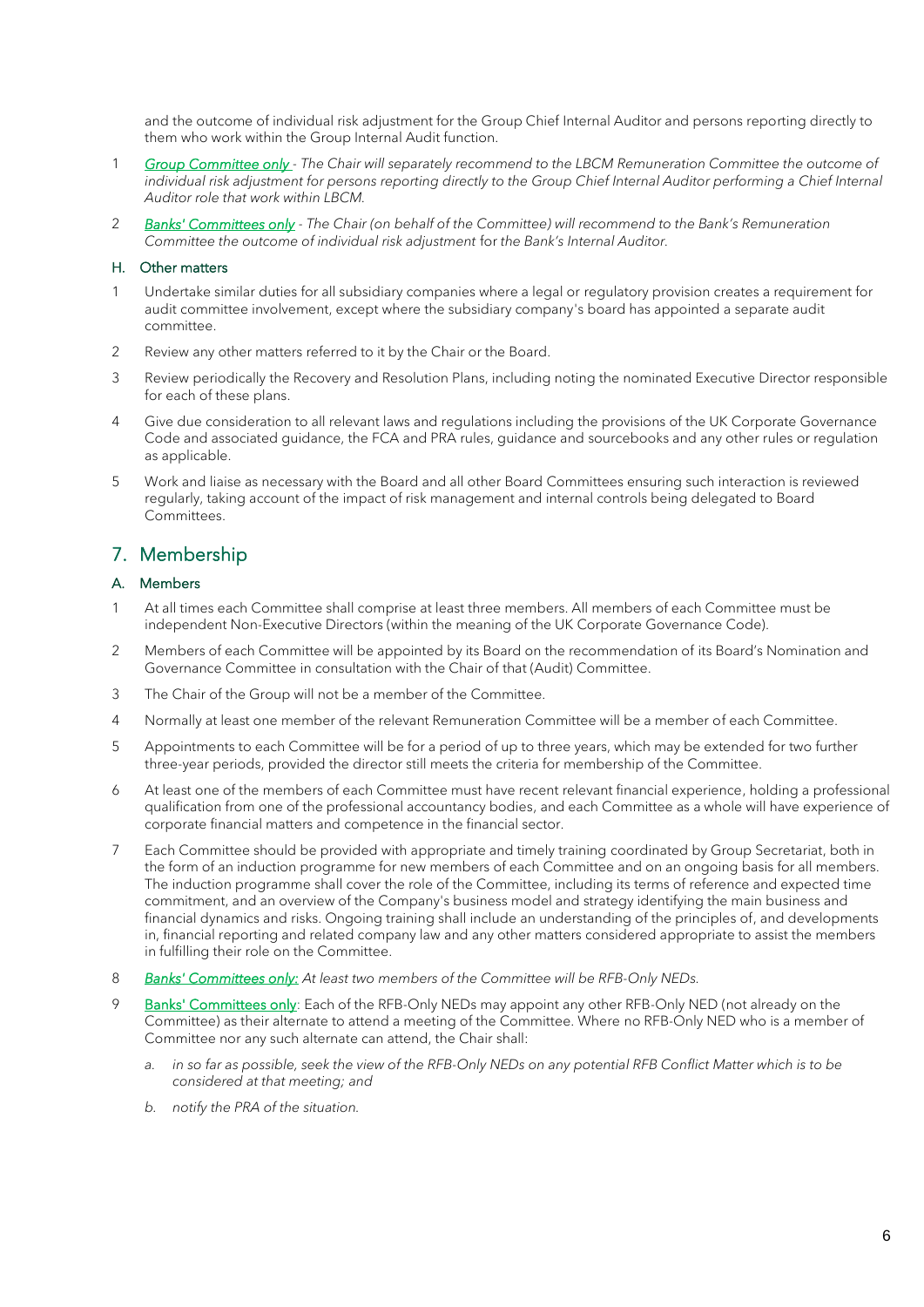### B. The Chair

- 1 The Chair of each Committee will be appointed by the members of its Board following the recommendation of its Board's Nomination and Governance Committee. The Chair role will be held by the Chair of the Lloyds Banking Group plc Committee.
- 2 The Chair of each Committee must be an independent Non-Executive Director and may not be the Chair of the Board.
- 3 In the Chair's temporary absence, one of the Committee members nominated by the Chair or elected by the other members of the Committee will act as Chair.
- 4 The Chair of each Committee may not perform a similar role for any of the Group's other sub-groups.
- 5 The Chair of each Committee shall report to its Board on the Committee's proceedings.
- 6 The Chair's primary responsibility is chairing and overseeing the performance of the Committee and ensuring and overseeing the integrity, performance and independence of the Group Internal Audit function.
- 7 The Chair's other responsibilities in respect of each Committee include:
	- a. ensuring that the Committee meets with suitable frequency;
	- b. fostering an open, inclusive discussion which challenges executives, where appropriate;
	- c. ensuring that the Committee devotes enough time and attention to the matters within its remit;
	- d. helping to ensure that the Committee and its members have the information necessary to discharge its and their duties and tasks;
	- e. reporting to the Board on the Committee's activities;
	- f. facilitating the running of the Committee to assist it in providing independent oversight of executive decisions;
	- g. safeguarding the independence and overseeing the performance of the Committee;
	- h. ensuring that the regulatory requirements in relation to the Committee are satisfied;
	- i. in relation to the Chief Internal Auditor (or equivalent):
		- i. being the primary reporting line for the Chief Internal Auditor (or equivalent);
		- ii. setting the objectives of the Chief Internal Auditor (or equivalent) and appraising their performance in the role; and
		- iii. **Group Committee only:** being responsible for recommending the remuneration of the Chief Internal *Auditor to the Group Remuneration Committee for approval;*
		- *iv. Bank's Committee only: being responsible for recommending the remuneration of the Banks' Chief Internal Auditor to the Banks' Remuneration Committee for approval; and*
	- j. engaging with stakeholders, including the PRA, FCA (to the extent appropriate) and principal shareholders, on behalf of the Committee.
- 8 The Chair will be available, wherever possible, at the Group's AGM.
- 9 *Banks' Committees only: The Chair of the Committee (insofar as it considers issues on behalf of or in relation to an SMCR Entity) is a Senior Manager for the purposes of the SMCR. This role needs pre-approval from the PRA/FCA.*

#### C. Quorum

1 The quorum for meetings of the Committee shall be any three members, comprising at least one member with recent relevant financial experience.

#### D. Attendees

- 1 Only members of the Committee have a right to attend meetings.
- 2 The Committee may invite such non-Member attendees as it deems necessary to fulfil its responsibilities. The Chief Financial Officer, the Group Chief Internal Auditor, the Chief Risk Officer and a representative of the external auditors will normally attend meetings and other members of management may be invited for a particular meeting or a particular agenda item as and when the Committee deems it appropriate or necessary.
- 3 *Group Committee only*: *Two RFB-Only NEDs will normally attend the meetings*.
- 4 The Chair of the Group, the Group Chief Executive and other members of the Board will attend meetings if requested by the Committee.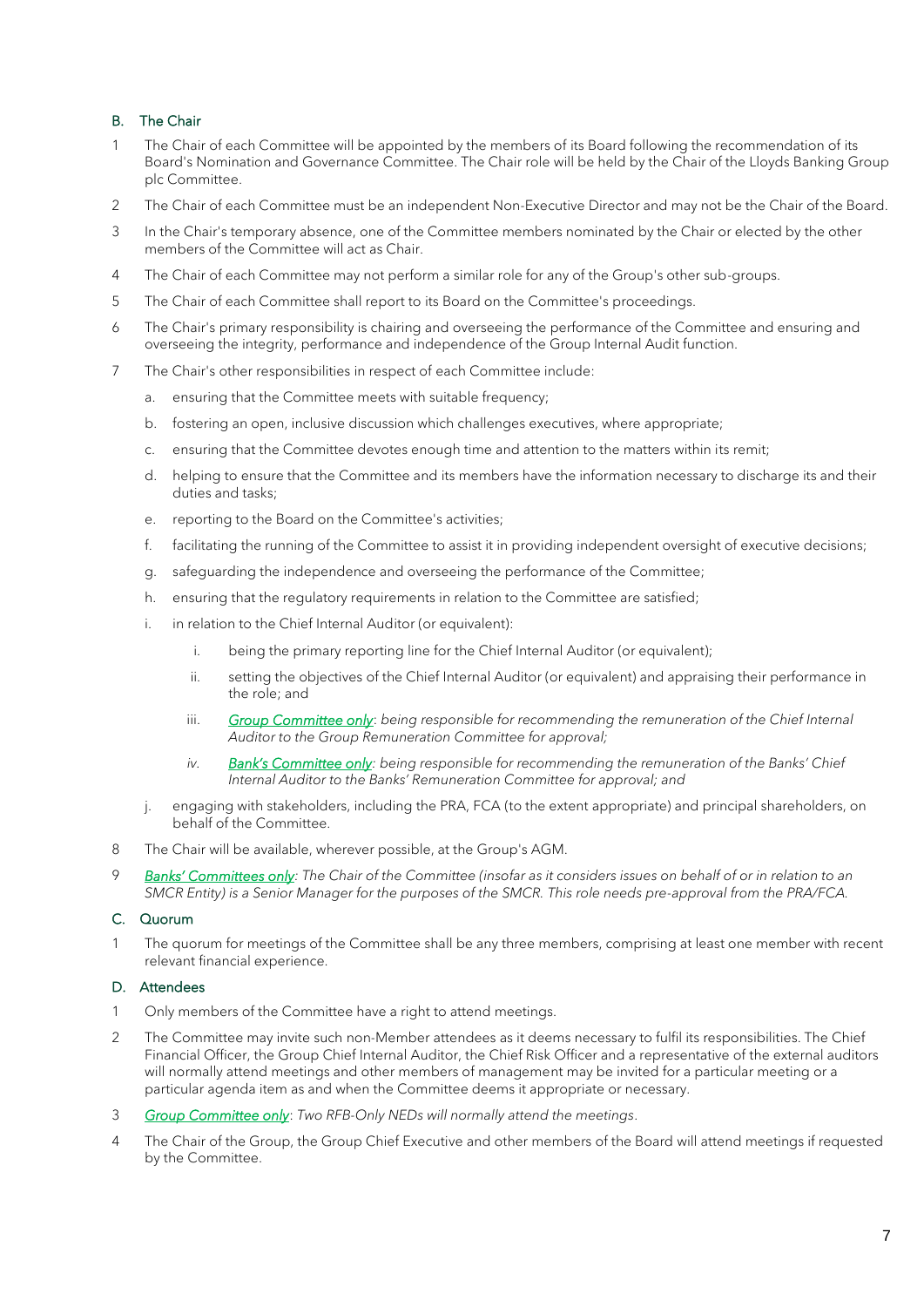5 *Banks' Committees only: The Chief Internal Auditor and the Chief Risk Officer of the Banks will normally attend meetings as appropriate.*

## 8. Committee management

#### A. Secretary

1 The secretary to the Committee shall be the Company Secretary or their nominee.

#### B. Frequency

- 1 Each Committee shall meet as often as is necessary to fulfil its responsibilities, and not less than four times a year. Meetings should coincide with key dates in the relevant Group's financial reporting and audit cycle.
- 2 The Chair, in consultation with the Company Secretary, will decide on the frequency and timing of the Committee meetings, ensuring that enough time is allowed for each meeting to enable the Committee to discuss the agenda items in as much detail as may be required.
- 3 At least once a year, without the presence of executive management, the Committee will meet with the external auditors and with the Chief Internal Auditor to discuss matters relating to its remit and any issues arising from the audit.
- 4 *Banks' Committees only: At least once a year, to ensure that risks are considered from the perspective of the Banks, the*  Banks' Committees will hold a private session without the Chief Internal Auditor present to enable the free discussion of *any issues on which the Chief Internal Auditor may be conflicted.*
- 5 *Banks' Committees only: In light of the Aligned Board Model, at least twice a year the Committee of each of the Banks will meet to consider matters that relate to such Bank alone.*

#### C. Notice, agenda and papers

- 1 The secretary to each Committee shall call meetings of the Committee at the request of any of:
	- a. the Chair of the Committee;
	- b. any member of the Committee;
	- c. the external auditor;
	- d. the Chief Internal Auditor; or
	- e. the Group Internal Audit function.

The external auditors and the Chief Internal Auditor (or equivalent) may also request a meeting with the Chair of the Committee if they consider that one is necessary.

2 Group Secretariat shall circulate notice of the meeting (confirming date, time and venue), the agenda and papers to all members of the Committee electronically at least four working days before the meeting (or such shorter period as may be agreed by the Chair of the Committee) to enable full and proper consideration of the relevant issues.

#### D. Minutes and Record of Membership

- The secretary to each Committee shall minute the proceedings of all meetings, including recording the names of those present and in attendance. In light of the Aligned Board Model, the minutes of the meetings of the various Committees will be produced as a composite document but will identify the Committee(s) by which any issue has been considered , so as to make clear the Company to which such issue relates; however, separate minutes will be produced in respect of such meetings of the Banks' Committees as are held (at least twice a year) to consider matters that relate to the Banks alone; and minutes of all meetings will identify any potential RFB Conflict Matter, whether the RFB-Only NEDs elected to exercise their weighted voting rights in respect of any RFB Conflict Matter and any action taken or to be taken in relation to any potential RFB Conflict Matter.
- 2 The secretary to each Committee shall ascertain, at the beginning of each meeting, the existence of any conflicts of interest and minute them accordingly.
- 3 The secretary to each Committee shall circulate minutes of meetings promptly to the Chair for approval in principle and, following confirmation of such approval, shall in due course circulate such minutes to all members of the Committee as part of the materials for the Committee's next meeting.
- 4 The secretary to each Committee shall keep a record of the membership, and the dates of any changes in such membership, of the Committee.

#### E. Review

1 Each Committee shall review at least annually these terms of reference and propose any amendments it deems necessary or desirable to its Board for approval.